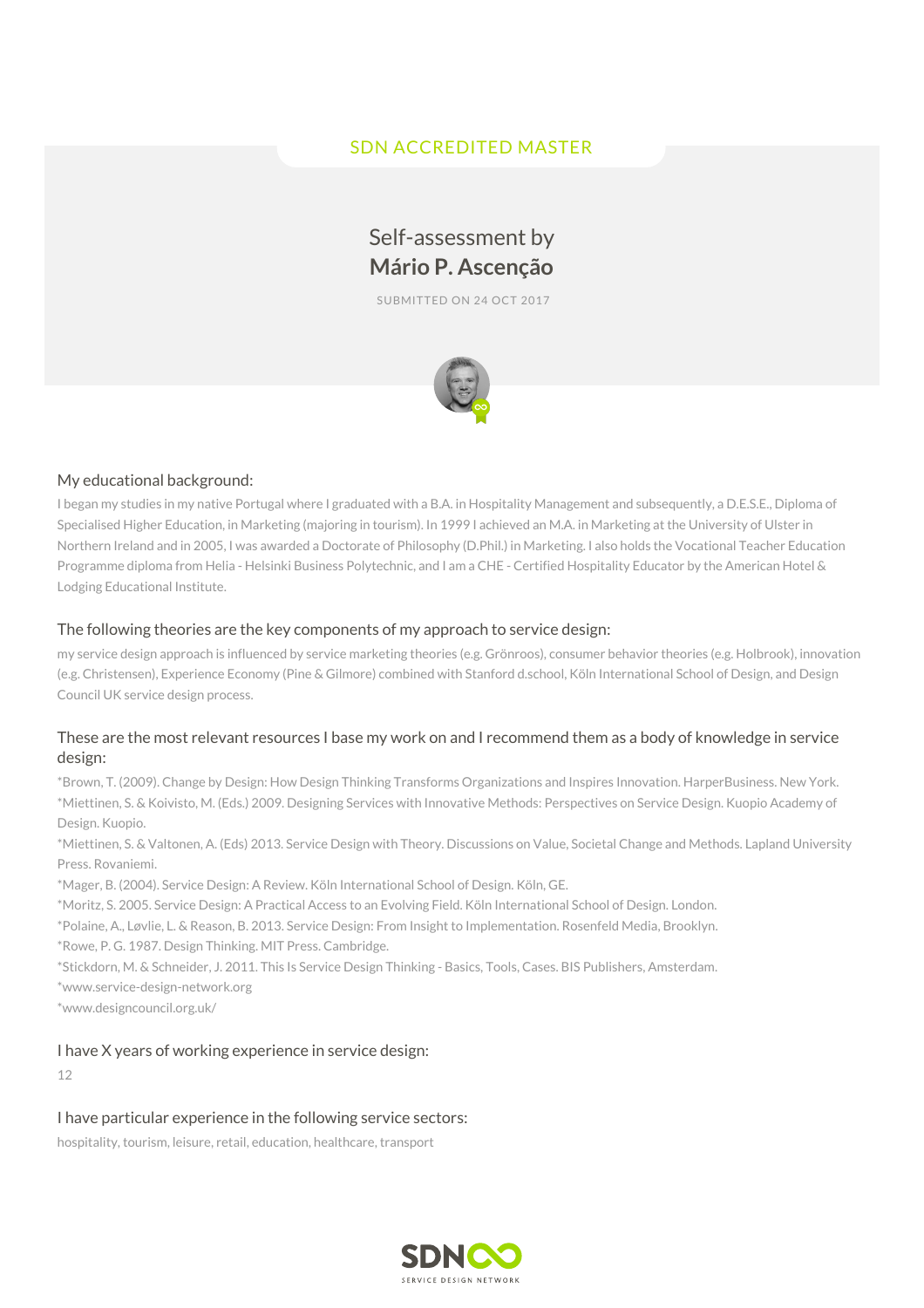

#### These are the service design projects I have successfully delivered:

As part of my current job, we are commissioned Service Design projects for industry clients. One such example was HOK-Elanto Helsinki, S-Group's largest cooperative, which runs slightly over 100 restaurants and over 200 retail outlets. The project aimed to understand international customers' journeys (from need stage to after using a service), and to develop a service concept for 4 existing restaurants - Kappeli, Zetor, Kaarna, and Salve.

## I have provided service design training sessions and/or other educational experiences for X years:

12

## My philosophy as a trainer is:

Generally, I positioning myself as 'Embodied Phenomenologist'. So, I favour embodied 'design doing' to purely thinking design. In addition, to me, spaces are one pervasive component of service design. Generally, services include encounters with space. Encounters with other people and material things, imagination and memory occur in spaces. Creativity, as a central element in service design, is shaped by the spaces we inhabit. We shape our spaces and in turn those spaces shape us. And lastly, I acknowledge that unconscious thought can improve creativity and the quality of complex decisions, which ultimately should contribute to 'better' service concepts.

## These are the service design training sessions and/or other educational experiences I've facilitated within the last year:

1) 2016 Sep-Jan 2017 ,Service Design & tuotekehitys palvelutuotteissa (10 ECTS), Haaga-Helia University of Applied Sciences (Finland), 25 participants, duration 5 months. Linkki: http://www.haaga-helia.fi/fi/palvelumuotoilu

2) 2016 Sep -Jan 2017 ,Service Design (10 ECTS), Estonian Business School (Estonia), 25 participants, duration 5 months.

3) 2016 Nov-March 2017 ,Service Design & tuotekehitys palvelutuotteissa (10 ECTS), Haaga-Helia University of Applied Sciences (Finland), 25 participants, duration 5 months. Linkki: http://www.haaga-helia.fi/fi/palvelumuotoilu

4) 2017 Jan-Jun 2017 ,Service Design & tuotekehitys palvelutuotteissa (10 ECTS), Haaga-Helia University of Applied Sciences (Finland), 25 participants, duration 5 months. Linkki: http://www.haaga-helia.fi/fi/palvelumuotoilu

5) 2017 May-Jun 2017 ,Service Design (10 ECTS), Paul Bocuse Institute (France), 25 participants, duration 1,5 months.

6) 2017 Sep-Jan 2017 ,Service Design & tuotekehitys palvelutuotteissa (10 ECTS), Haaga-Helia University of Applied Sciences (Finland), 27 participants, duration 5 months. Linkki: http://www.haaga-helia.fi/fi/palvelumuotoilu

## I mostly provide my training offerings in the following language(s):

English, Portuguese

## I mostly provide my training offerings in the following countries/cities:

Finland, Estonia, Latvia, Lithuania, France, Malta, Portugal

## I cover the following topics during my training offerings:

- •History of service design
- •Definition of service design
- •Relationship of service design to agile, scrum and lean
- •Service dominant logic
- •Creativity and ideation processes
- •Visualisation techniques

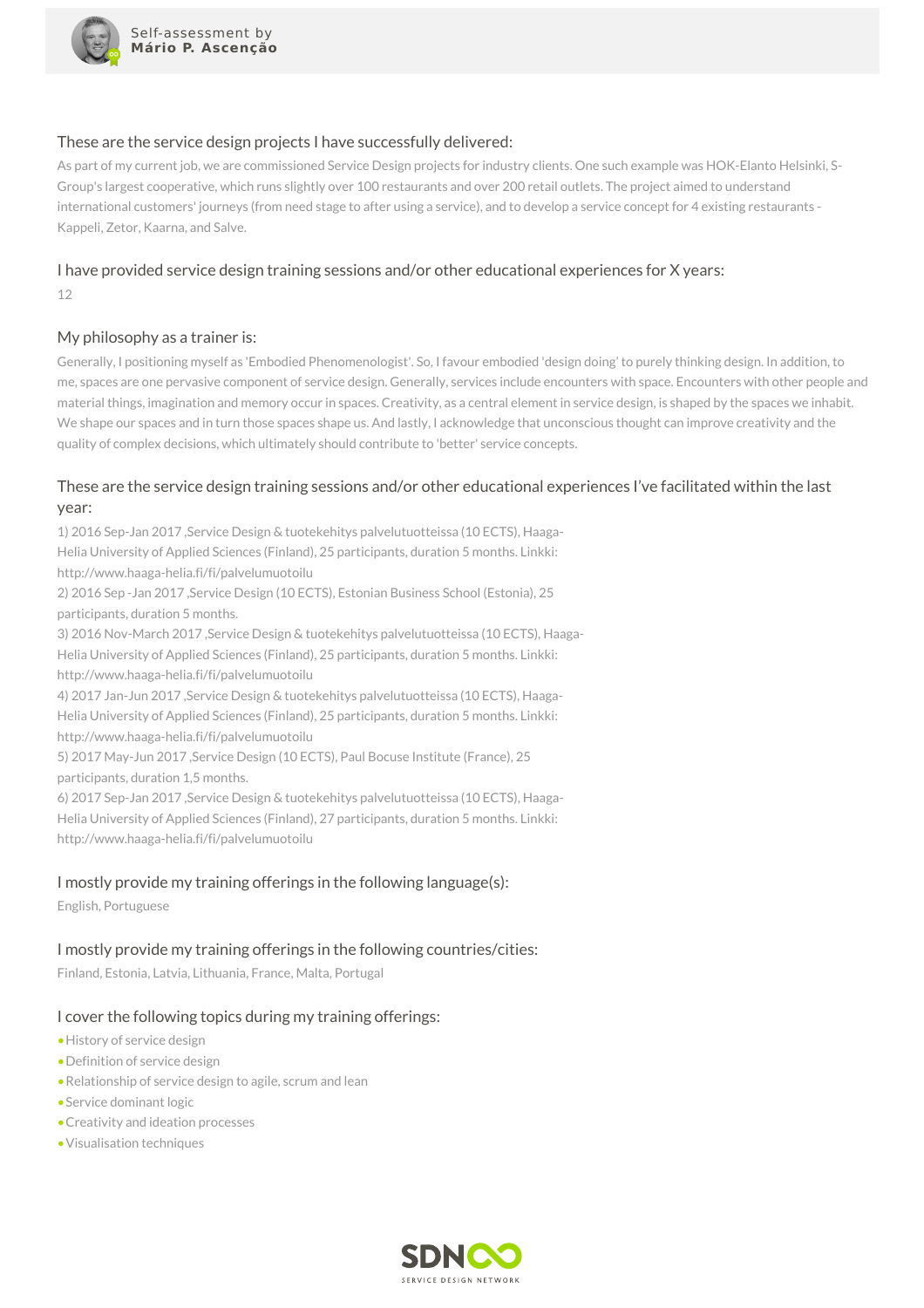

- •Prototyping of services
- •Business model development
- •Measuring impact of service design, relating it to Key Performance Indicators (KPIs)
- •Leadership/management of service design projects
- •Building in-house service design capabilities
- •Working with complex service systems
- •Service design for cultural change
- •Organisational development

#### My training participants typically have the following level of experience:

- •Novice (new to service design)
- •Fundamental (basic knowledge)
- •Advanced (practical application)

#### These are my favourite cases I use to inform participants about the impact and value of service design:

Here are 5 of my favourites:

\*Finavia Travellab project, https://www.hellon.com/project/we-made-passengers-want-to-change-planes-at-helsinki-airport/

\*People's Pharmacy, https://www.service-design-network.org/case-studies/hellon-peoples-pharmacy

- \*Kitchen 2025, http://conceptkitchen2025.ideo.london/
- \*FHOT (Finnish Hotel of Tomorrow), http://fhot.fi/index.php?lang=english

\*Virgin Atlantic's new customer experience at Heathrow Terminal 3, https://www.virginatlantic.com/gb/en/virgin-experience.html

#### These are the service design methods and tools that I use during my sessions:

Different projective techniques, different types of observation, various forms of interview (includes focus groups), customer journey mapping, empathy maps, stakeholder maps, affinity diagram, design drivers, customer profiles/personas, probes, different types of co-creative workshops, ideation tools, Lego Serious Play, and various prototyping tools (e.g. storyboarding, SAP Scenes)

#### After successfully attending my training sessions, participants will typically be able to:

\*Participants use and combine different concepts, theories of service design and service design processes to develop their own frameworks. \*Participants are aware of the differences and similarities of service design and traditional service planning and is able to differentiate various models, theories and perspectives.

\*Participants are able to collect, analyze and utilize information when developing a service design project for the target client-company.

\*Participants demonstrate ability to evaluate and select models, methods and reference frameworks suitable for the situation, and use them effortlessly.

\*Participants are able to understanding customer needs, the market and the client-company

- \*Participants are able to independently identify customer needs and design an
- innovative service product/concept for them.
- \*Participants are able to organise and run ideation workshops
- \*Participants are able to prototype and present their services concepts
- \*Participants are able to work autonomously and professionally in the development of services.

\*Participants are able to provide development suggestions for other service concepts and service development plans that are planned.

## I apply the following evaluation tools to make sure the participants have understood the content of my sessions and gained the expected competencies and skills:

Generally, participants to perform a real SD project with real users and real client-company. The participants produce two major outputs: 1) Concept book for the client-company, and 2) a SD process description + self-evaluation of the SD project for me.

## I systematically evaluate and improve my offerings based on feedback. These are examples of feedback that have led to improvements: